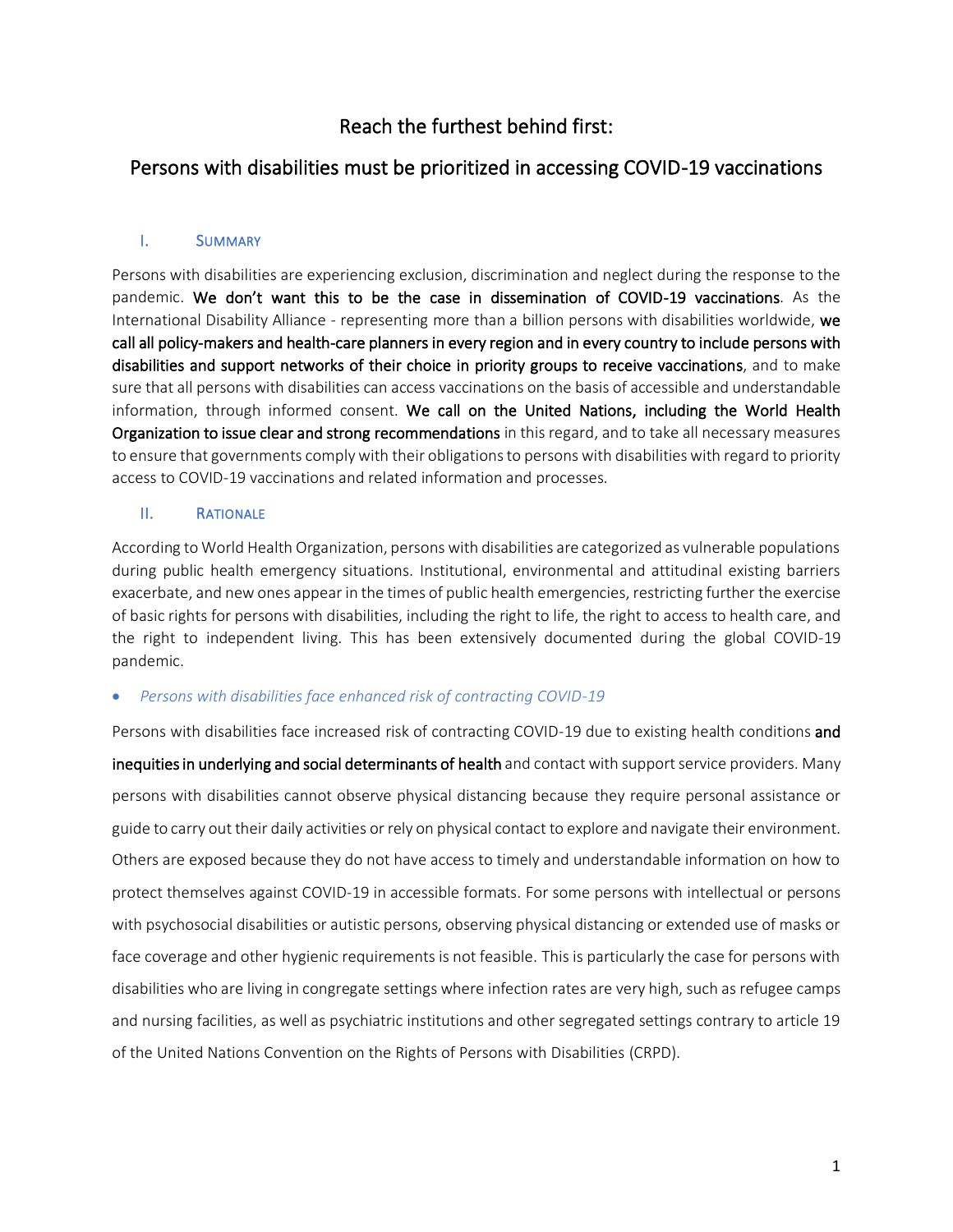## • *When infected by the virus, persons with disabilities are more likely to develop more severe symptoms risking death*

In case of contracting COVID-19, those groups of persons with disabilities with pre-existing conditions such as respiratory challenges, are at higher risk of developing critical conditions or losing their lives. Others may not access timely and equal medical attention due to lack of adequate information about symptoms and primary steps in case of exposure to infection, inaccessible health systems, inaccessible transportation, lack of required financial resources orlack of adequate personal assistance or support. When reaching to critical stage, persons with disabilities are very likely to be deprioritized due to formal discriminatory triage protocols or informal de-prioritization by health care team based on judgement about quality and value of their lives.

## • *Observing physical distancing disproportionately impedes persons with disabilities access to livelihoods, independent living and health care and rehabilitation*

Due to restrictions caused by COVID-19, many persons with disabilities who worked in informal sectors or could not adopt the new working conditions such as remote working or physical distancing at the work place lost their livelihood and face disproportionate financial challenges. This particularly affected women with disabilities who are more represented in those areas. Other persons with disabilities who require personal assistance experience serious difficulties in carrying out daily activities or, due to lack of governmental support, have to rely on family members which may undermine their dignity and independence. Some groups such as persons with deafblindness are simply cut off from the world to a large extent because in-person interpretation is not possible due to physical distancing. Persons with intellectual disabilities, persons with psychosocial disabilities and autistic persons may experience even more profound mental health challenges, double isolation, and anxiety due to a combination of all of the different impacts of the Pandemic.

## • *Unless specifically prioritized, persons with disabilities in practice will be among the last groups accessing vaccination*

Due to attitudinal and environmental barriers, persons with disabilities are often among the last groups who can access highly demanded public services, in particular in situations of risk and emergency. Because vaccine demand would exceed supply in the first years, without prioritization, persons with disabilities will be disproportionately excluded. Inaccessible information on registration systems or processes, inaccessible medical centers, and stigmatizing attitudes among family members, health care professionals and others who view life and health of a person with disability of less value than others, are only some of the barriers that persons with disabilities may face accessing vaccinations on equal basis with others.

## • *Prioritize support networks of choice when prioritizing access to vaccines, or persons with disabilities will remain excluded*

Support networks include personal assistants, family care-givers, interpreters, and guides for persons with disabilities of their choices. Adequate and consistent support by this network is of key role for the life,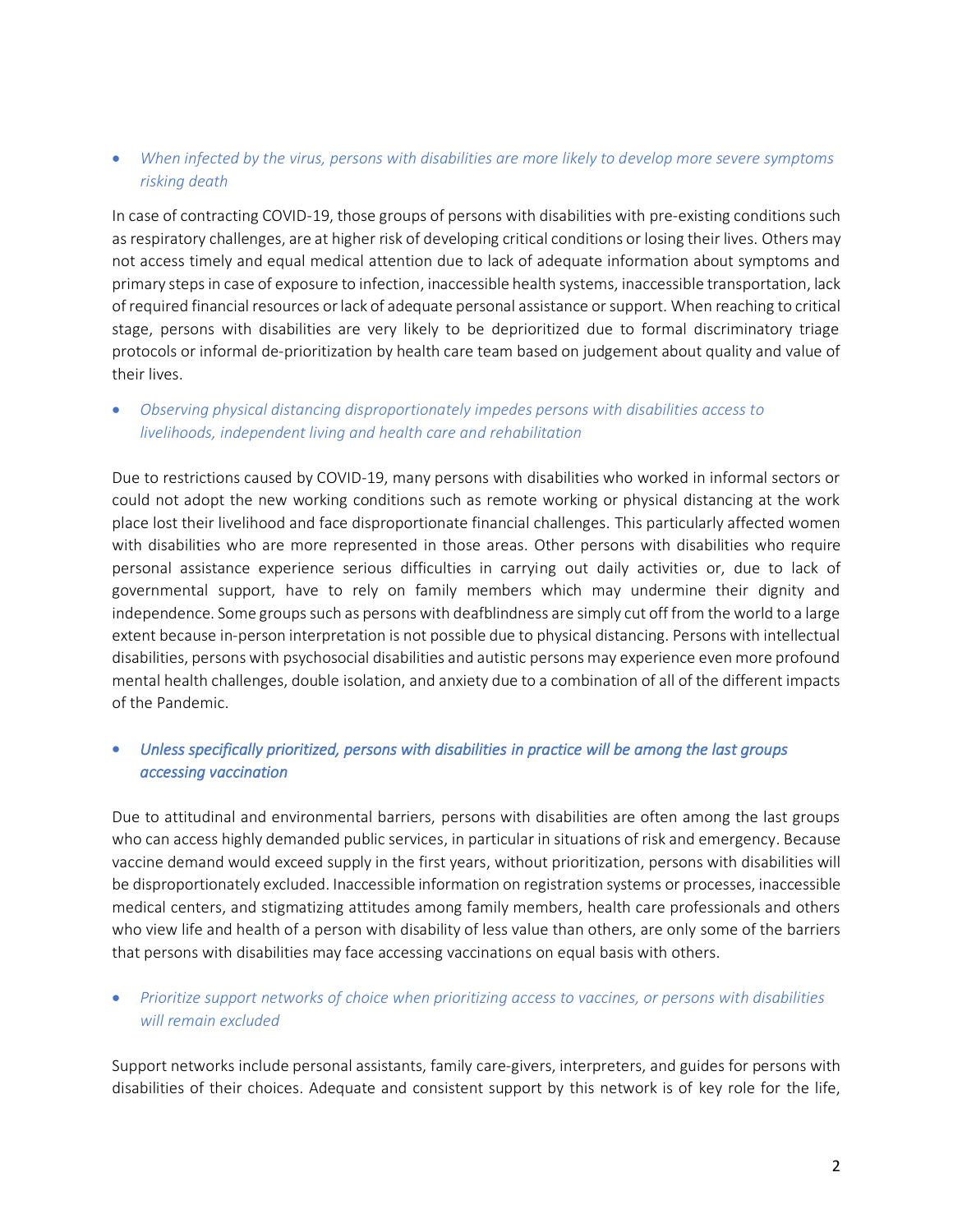health and dignity of many persons with disabilities. Therefore, support networks of persons with disabilities need to be prioritized in accessing vaccines.

• *Ensure that vaccination is performed only after receiving the informed consent of the persons* 

Vaccination should only be performed after receiving the full and informed consent of the person. Persons with disabilities, could have a mistrust in the health system due previous negative experiences, discrimination or forced treatment. Persons with disabilities should not be treated differently to the rest of the population if they refuse vaccination.

### III. CONCLUSION AND RECOMMENDATIONS

It is clear that a global vaccination roll-out is being developed to ensure that vaccination against COVID-19 will be distributed equitably. No person, no country should be left behind.

At first, targeted strategies will be developed to ensure vaccination of priority target groups- for example healthcare workers and older people. This paper argues that persons with disabilities, by reason of their increased exposure to COVID-19 and all its consequences, should be prioritized in vaccination strategies. Otherwise, they will be left further behind, experiencing disproportionate loss of lives and livelihoods, inaccessible health care services, and undignified lives and aggravated disconnection from the society.

On behalf of persons with disabilities and their organizations as well as support networks all over the world, we call on all governments, United Nations agencies and the private sector to immediately take all measures to ensure that:

- 1. COVID-19 vaccinations are available in free or low-cost targeted programs to all people including persons with disabilities and support networks of their choice;
- 2. Persons with disabilities, and support networks of their choice have priority access to vaccinations; including personal assistants, family care-givers, and persons working in disabilityrelated services;
- 3. Sites where vaccinations are delivered are physically accessible and live guidance and assistance is provided for those who need it. Free or low-cost targeted programs for accessible transportation must be provided where necessary;
- 4. Specific outreach is conducted to ensure that persons with disabilities know of the availability of vaccinations, and all information campaigns are inclusive and accessible to persons with disabilities, including gender and age appropriate;
- 5. All information systems related to vaccinations must collect data disaggregated by age, gender and disability, and web-based services should also be fully accessible, while ensuring respect for private life and the confidentiality of health-related information;
- 6. Receiving a COVID-19 vaccination must be based on free and informed consent of persons with disabilities. Autonomy and legal capacity of all persons with disabilities including persons with